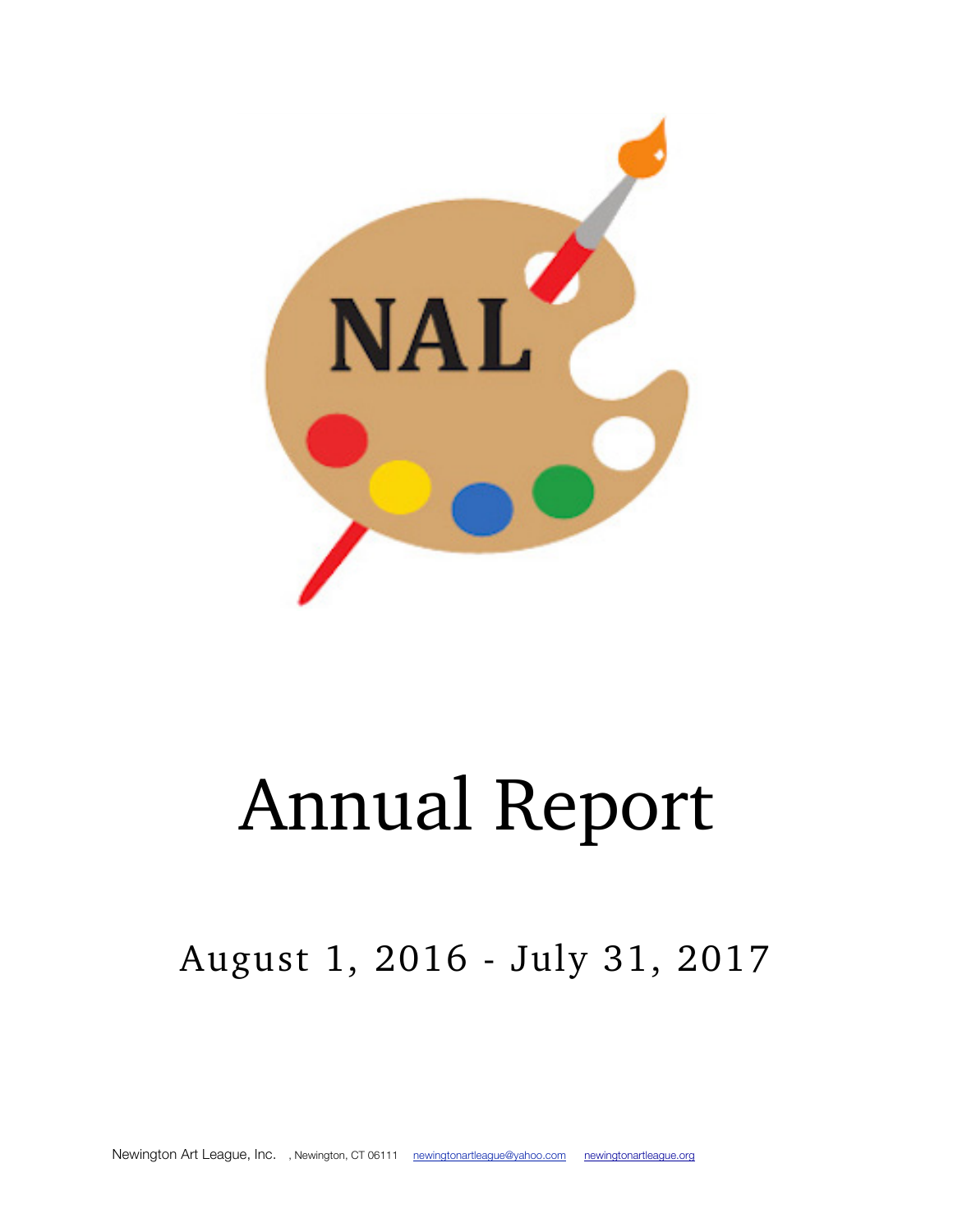### **Mission:**

To increase interest in the visual arts by providing stimulating demonstrations and exhibitions.

To advance the visual arts while fostering a community spirit through participation in community events.

To facilitate practice of the visual arts by artists of all levels of ability and interest by providing a creative venue for artists.

#### **2016 - 2017 Officers:**

Pat Tanger - President Christine Mansolf- Secretary Celestine Bernard - Co-vice president Ellen Schuman - Co-vice president Flo Dickie - Treasurer

#### **2016 - 2017 Directors:**

Pat Tanger Celestine Bernard Ellen Schuman Flo Dickie Jean Henry Phyllis Small Christine Mansolf Mikki Zadrowski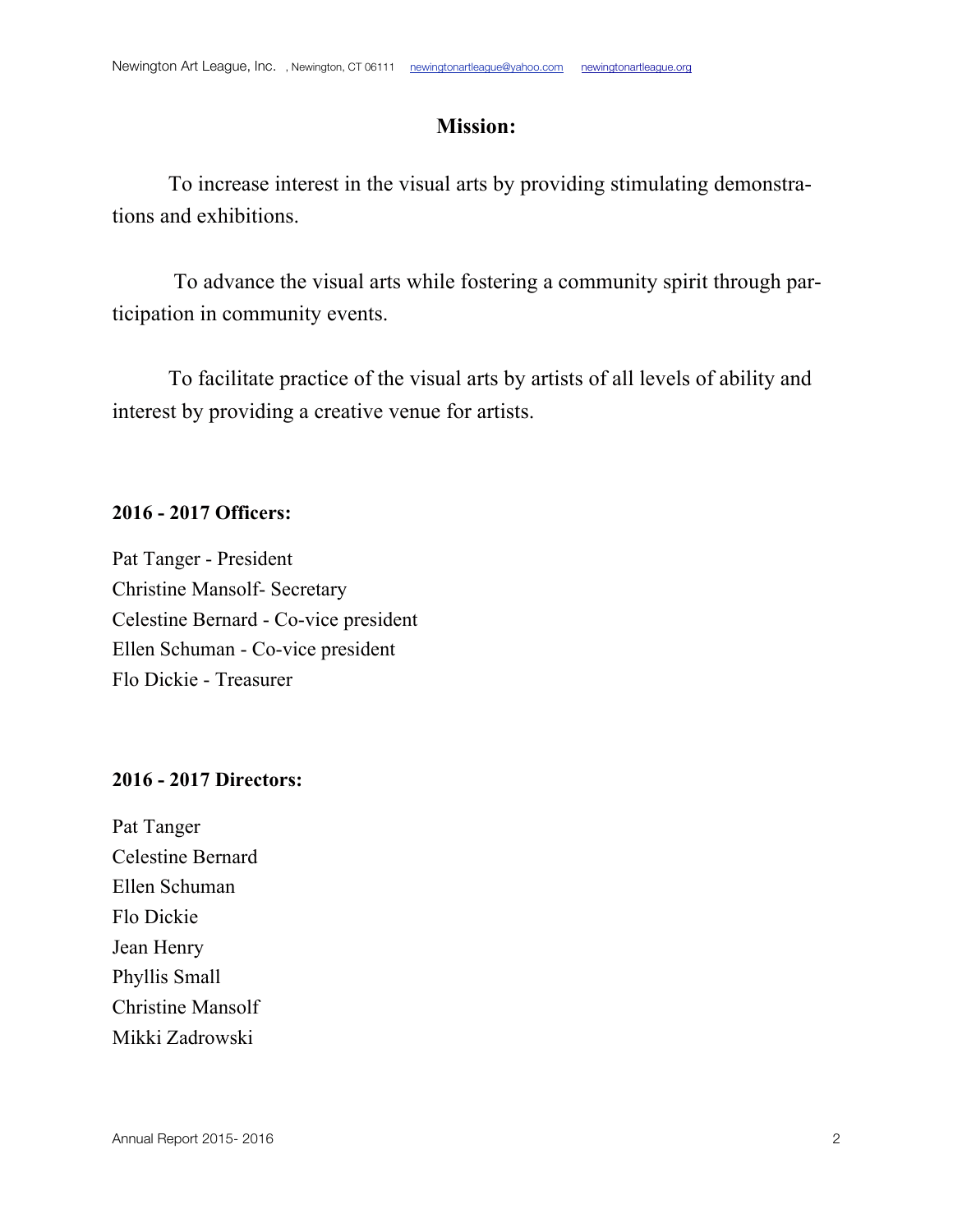#### **The Years Accomplishments:**

- Held year-round members painting workshops on Monday mornings at the Newington Senior and Disabled Center
- Offered a variety of artist Demonstrations open to the public throughout the year
- Awarded a Newington Art League Scholarship
- Held Annual Spring Members Show in the Town Hall lobby, judged by Bob Norieka
- Bake Sale fundraiser at the Spring Members Show raised over \$?.
- Members Ellen Schuman, Phyllis Small and Fran Guzzardi volunteered to judge the September, 2016 Chalk Walk
- Held annual Members Show in October at Lucy Robbins Welles Library.



Busy Monday morning members workshop with woodworkers at Senior Center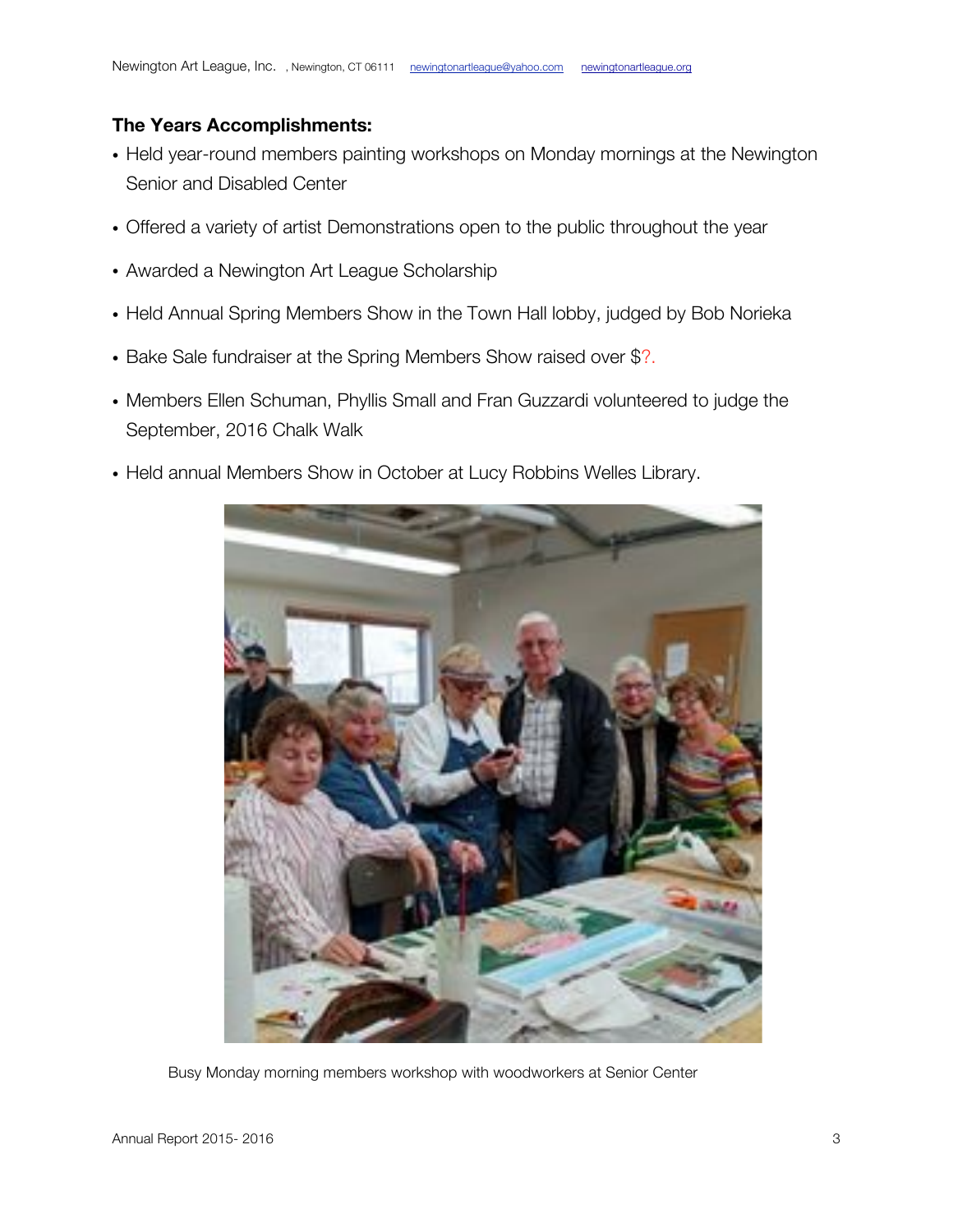

Deirdre Sassano with her sculpted creatures

Our Regular meetings are held in the Ceramics Room of the Newington Senior and Disabled Center at 120 Cedar St. in Newington. These meetings are free and open to the public and always followed by an interesting artists demonstration. The meetings begin at 6:30 pm on the second Wednesdays of March, April, May, September, October and November. This year we enjoyed a variety of demonstrations including acrylic abstract painting with Jane Zisk, plein air oil painting with Jackie Jones, Dierdre Sassano and her sculptured creatures and characters, Martha Winslow who showed us how to Scherenschnitte.



members trying Scherenschnitte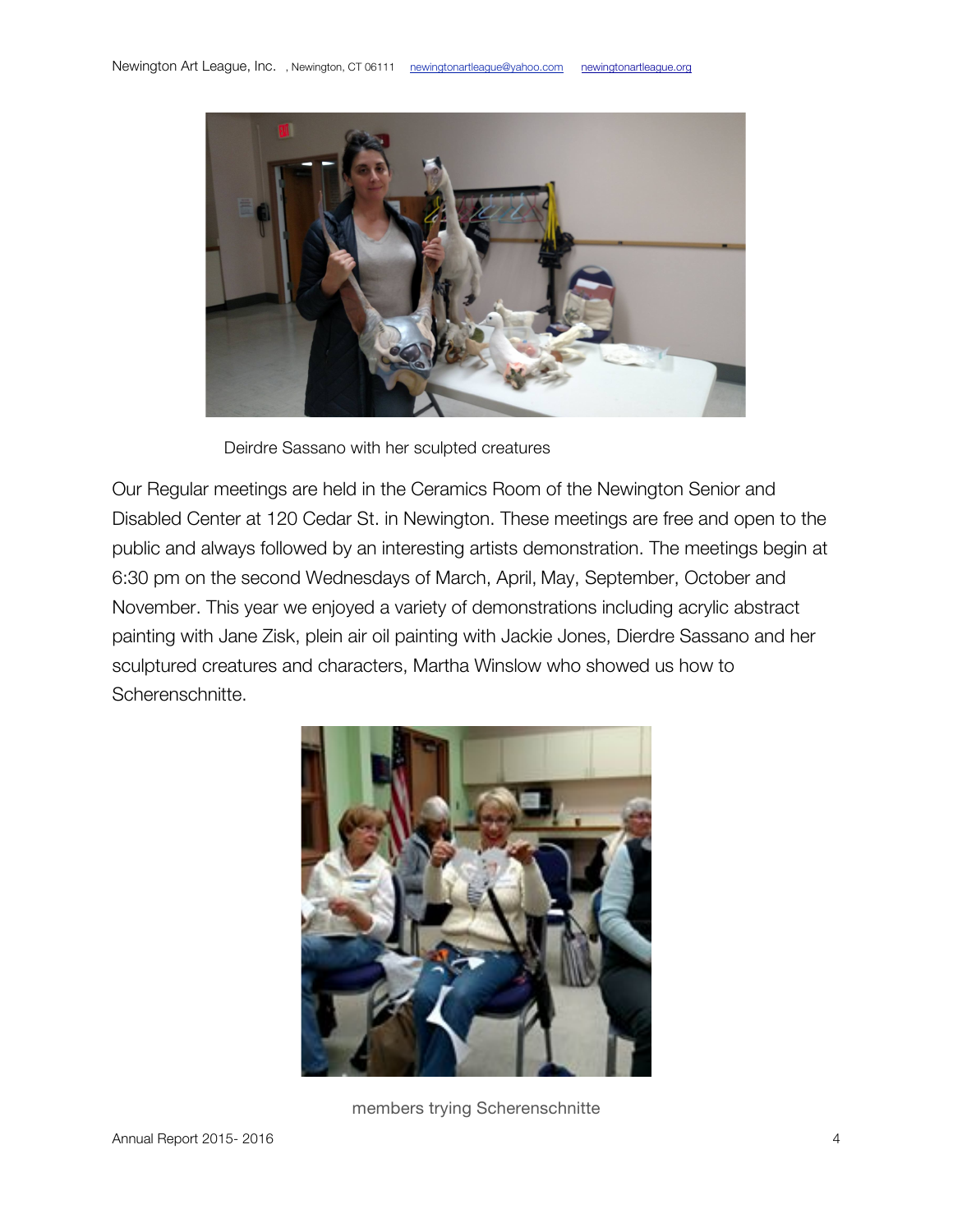large abstract painting with Jim Grabowski and Luciana Heinemann who worked in charcoal and water.



Jim Grabowski painting a large scale absract



First Place winner Phyllis Small's painting

We had our Annual Spring Members Show in the Newington Town Hall lobby from April 15 until May 20. The show was judged this year by artist and illustrator Bob Norieka.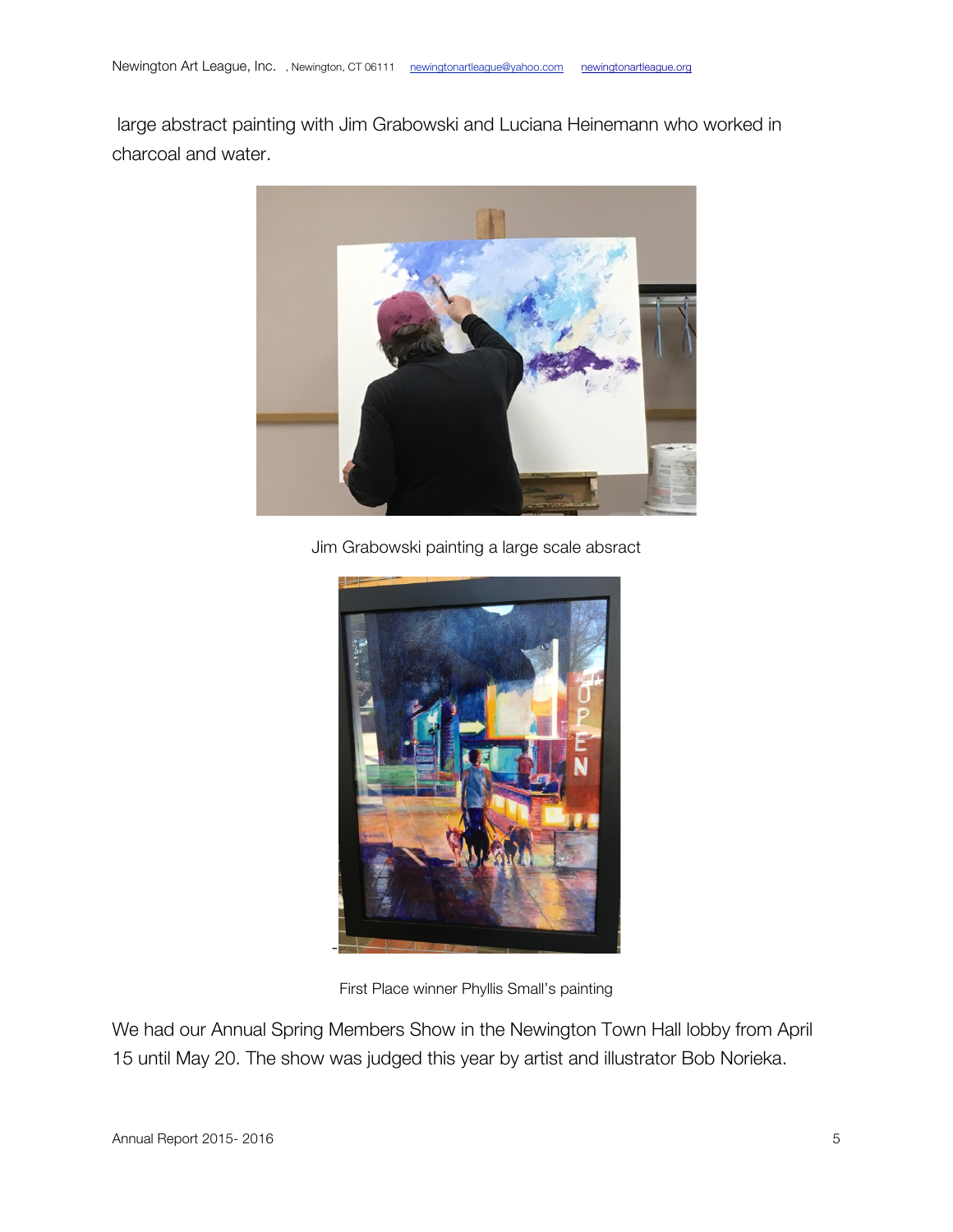

Having lost our home at the Kellogg-Eddy House, we held our June annual picnic the President's home.



In September, Pat Tanger chaired the Chalk Walk Committee of the Waterfall Festival. Three of our members served as judges for the annual Chalk Walk event that is part of the Newington Waterfall Festival. Fran Guzzardi, Ellen Schuman and Phyllis Small volunteered to take on the difficult task of judging the many beautiful pieces.

Throughout the month of October we had our annual Members Show in the Lucy Robbins Welles Library. This show is open to all members of the Newington Art League, Inc and is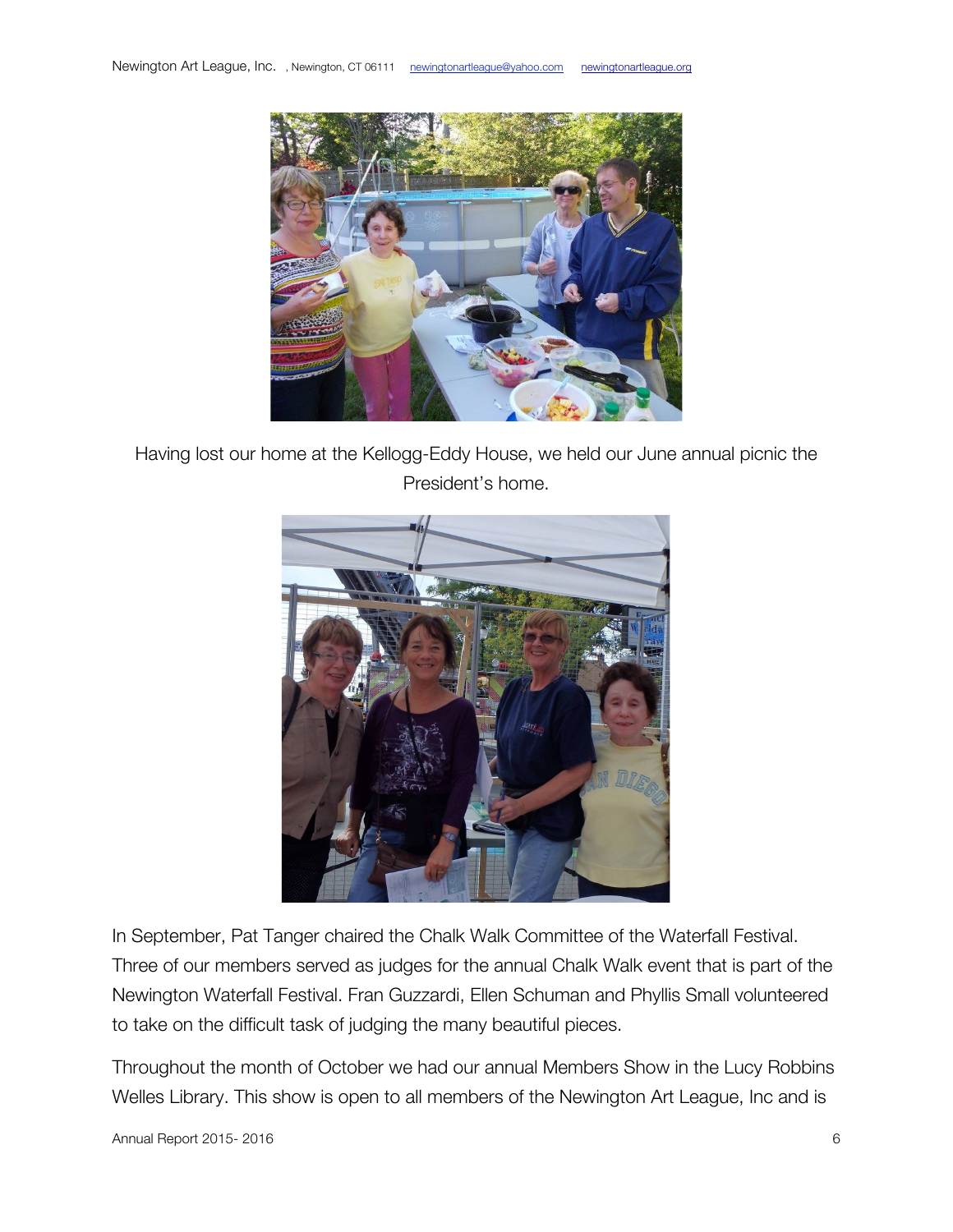not a juried show. All works submitted are exhibited, but no prizes are awarded. We had over 20 pieces on display to be enjoyed by all who make use of the libraries "Community Room".

We ended our year with a holiday dinner celebration at Casa Mia in Berlin.

# Statement of Activity Fiscal year August 1, 2016 - July 31, 2017

| <b>Income</b>                 |           | <b>Expenses</b>               |           |
|-------------------------------|-----------|-------------------------------|-----------|
| Membership dues               | \$785     | insurance                     | \$500     |
| exhibit fees                  | \$385     | exhibit awards                | \$150     |
|                               |           | exhibit judge                 | \$100     |
| <b>Scholarship Donations</b>  | \$69.60   | scholarship                   | \$250     |
| Holiday party collections     | \$504     | Holiday dinner                | \$504     |
| Fundraisers                   | \$630     | Fundraiser expense            | \$400     |
| <b>General Fund Donations</b> | \$10      | demonstrators                 | \$600     |
|                               |           | <b>Senior Center Rental</b>   | \$75      |
| Insurance return              | \$150     | Printing, stamps and checks   | \$43.75   |
|                               |           | Domain renewal                | \$12.48   |
|                               |           | <b>GNBAA</b> dues             | \$50      |
|                               |           | State of Ct Annual Report fee | \$50      |
| Bake sale revenue             | \$238     | Website renewal               | \$162     |
| Total                         | \$2771.60 | Total                         | \$2897.23 |